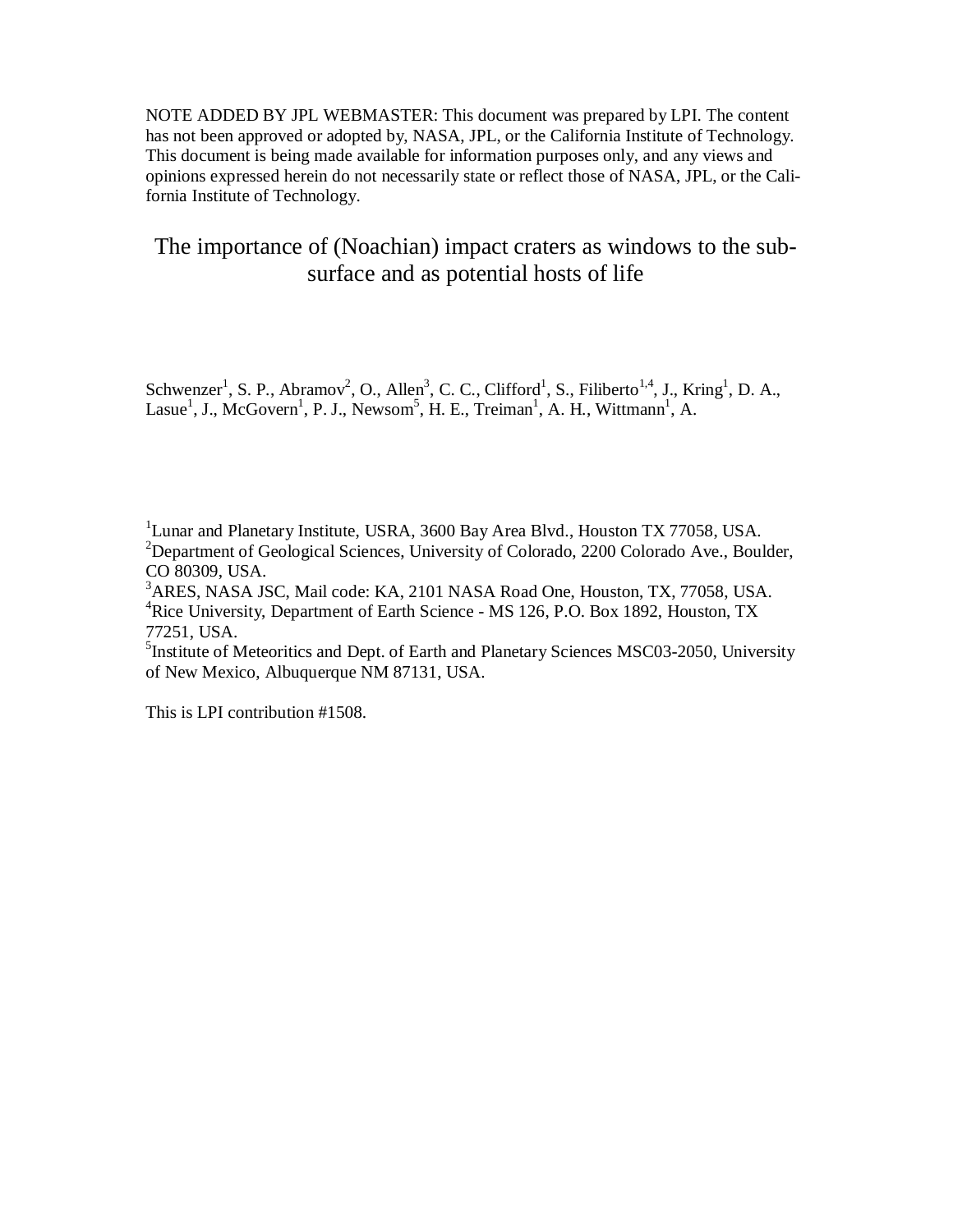# **Synopsis:**

Impact craters are important targets for Mars exploration, especially craters of ancient (Noachian) age, which record conditions on Early Mars. They can be used as natural "drill holes" or excavation pits into the subsurface, and so can provide information and samples that would otherwise be inaccessible (e.g., Moore 1977). Impact cratering was the dominant geological process on Early Mars and on the contemporary Earth and Moon (Hartmann and Neukum 2001); investigation of craters will inform our understanding of this geologic process and its effects. Impact craters, early in Mars' history, disturbed and heated its water-bearing crust, and likely initiated long-lived hydrothermal systems (Newsom 1980, Newsom et al. 2001; Abramov and Kring 2005), which created some clement environments for life (Kring 2000a). Also, impact-heat generated lakes may have formed (Newsom et al. 1996). Thus, Noachian impact craters are important exploration targets, providing subsurface access, data on crucial geological processes, and warm, water-rich environments possibly conducive to life.

# **Introduction:**

The last two decades of Mars exploration have yielded crucial new data on its geology and history, one of which is the discovery of water-bearing minerals. Hydrous silicates, such as clays, have been detected from orbit by OMEGA (Bibring et al. 2006) and CRISM (Mustard et al. 2008), while hydrous sulphates have been detected by both orbiters and landers (Arvidson et al. 2007). Thus the NASA goal of "follow the water" has been partially fulfilled, with growing evidence that water was abundant in some places during the Noachian for significant periods of time. The next decade of Mars exploration will focus on understanding Mars as a geologic system, and search for habitable environments and traces of life (MEPAG 2008). The Mars Science Lander (MSL) will carry out the next step of even more sophisticated and detailed investigations on the Martian surface (JPL 2009), followed by the first sample caching activities – alongside with in-depth chemical, mineralogical and petrological characterizations – that will be undertaken by the Mid Range Rovers (MRR; MRR 2009). Sample return remains a long term goal.

The need to learn about Martian water and its fate was driven – at least in part – by the questions about the habitability of the surface and subsurface through time (NRC 2003). Much has been achieved: we now know about the global distribution of near-surface water; we have detected VNIR signatures of hydrous and hydrated minerals; and we have investigated the Martian polar caps (e.g., Bell 2008, Mustard 2009). As is now clear, liquid water was far more abundant on Mars' surface during the Noachian era than at any time since; thus, all current candidate landing sites for MSL are in Noachian terrains: Eberswalde Crater, Gale Crater, Holden Crater, and Mawrth Vallis (Golombek et al. 2009). All these sites contain abundant phyllosilicates, which are key minerals for understanding Noachian aqueous processes. Three of the four target landing sites are in large impact craters, on the rationale that studying the aqueous sediments deposited in the craters, may elucidate Mars' hydrologic history, and could provide evidence of habitable environments, if not life.

However, impact craters are far more than passive depressions that may have hosted fluvial lakes and acted as catchments for aqueous sediments. Impact craters are also (1) the dominant landform of the Noachian, witness to the importance of impacts as a geologic process; (2) natural excavations into the Martian crust providing samples from depths that are otherwise inaccessible; and, (3) former heat sources that may have driven hydrothermal circulation in water- or ice-rich targets – generating and cycling liquid water, causing extensive rock alteration and supplying the necessary source of energy and nutrients required for sustaining habitable environments.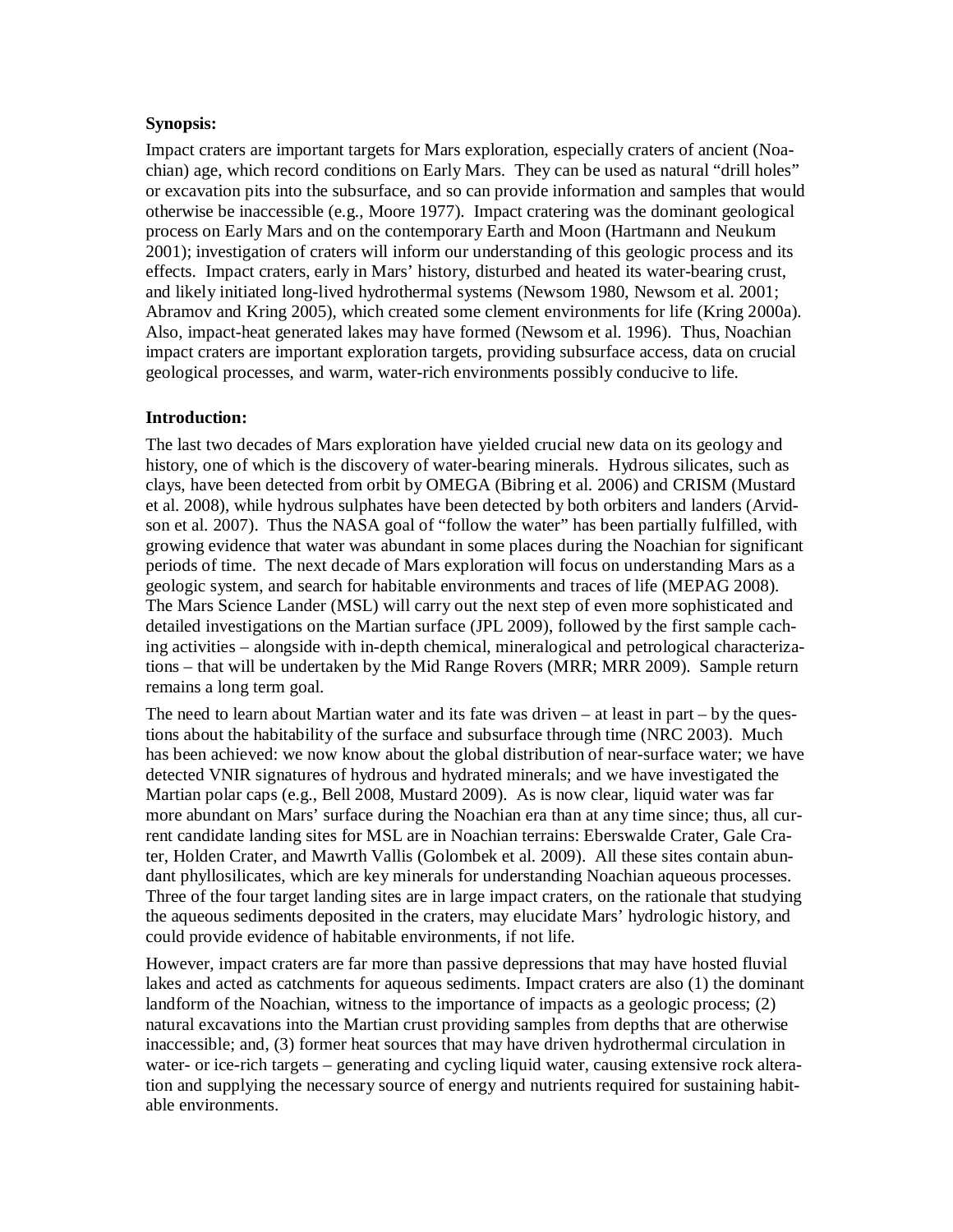### **(1) Impact cratering as the dominant geologic process of the Noachian**

Noachian terrains are the oldest and most heavily cratered on the Martian surface (Hartmann and Neukum 2001), with crater densities comparable to those of the ancient lunar and Mercurian highlands. Many researchers have postulated a spike in the impact cratering rate at  $\sim 3.9$ Ga, which has significant implications for solar system dynamics and the persistence of life. Like dating Apollo lunar samples (LPI 2009) to learn about the Moon's cratering record, absolute dating of craters in Noachian terrains will further our understanding of Mars' basin forming events and their chronological context. This, in turn, will allow calibrating the crater count ages with radiometric ages. Consequently, these results will provide insight into the succession and duration of Mars' geologic events. Comparing this to the lunar records (e.g., Cohen et al. 2000), can answer questions on the early history of the terrestrial planets: their initial evolution and when and where they may have hosted hospitable environments. Most of the information needed to understand the early habitability of the solar system can only be retrieved from Mars, because the early history of the Earth has been largely obliterated by later geologic activity; the Moon never contained significant amounts of water; and Venus took a different evolutionary path whose evidence has been lost by a recent global resurfacing event.

On Mars, impact craters were frequent in the Noachian. The shorter the duration of the Late Heavy Bombardment (LHB), the greater the likelihood that crustal heating and resurfacing by impact events once exceeded that of volcanic activity. In addition to localized heating of the crust, impact cratering, as a geologic process, has a variety of other physical effects, such as excavating, overturning and fracturing the crust, as well as producing extensive topographic changes (e.g., the global dichotomy, Utopia, and Hellas). Thus, characteristics such as the porosity and permeability of the subsurface, as well as the number and distribution of sedimentary catchments on the surface are changed. Assuming water was present, impactgenerated hydrothermal systems (see (3)), impact-triggered outflow channels (Brakenridge et al. 1985), and mineralogical changes (see (3)) would have resulted. Studies of terrestrial craters have shown that impacts wreak havoc in the direct and distant vicinity of the impact site (Kring 2007) and can cause global environmental effects (Kring 2000a, Segura et al. 2002).

On top of their impact cratering record, the Noachian terrains are also home to the abundant phyllosilicates identified from orbit (Bibring et al. 2006, Mustard et al. 2008). Therefore, studying the process that shaped the phyllosilicate-bearing terrains is a fundamental task when attempting to understand Noachian Mars as a geologic and potentially ecologic system.

### **(2) Impact craters are natural excavations into Mars' subsurface**

Much of Mars' interesting science (e.g., groundwater, weathering profiles) lies beneath its surface, and thus is inaccessible to most remote sensing and surface exploration methods. Many proposed Mars landers have included drills or excavation tools, but none beyond simple 'back-hoes' have flown; more capable systems are heavy, complex, and power-hungry, leaving no spacecraft instruments currently capable of accessing deeper than a decimeter or so.

Impact craters provide natural access to the Martian subsurface – with no additional costs in spacecraft weight, complexity, and power. The formation and evolution of small impact craters is well understood from analyses of artificial impact and explosion sites (Moore 1967, 1977), impact cratering experiments (Stöffler et al. 1975), and terrestrial impact craters, especially the well-preserved Meteor Crater in Arizona (Shoemaker 1960, Kring 2007a). Impact craters excavate material from the subsurface, expose a geologic section of the target, and deposit samples of these rocks as ejecta near the crater therefore allowing access to rock that was formerly in the subsurface. Moreover, the ejecta is sorted by depth – the deepest material deposited closest to the crater rim. Experience with sampling of ejecta blankets on the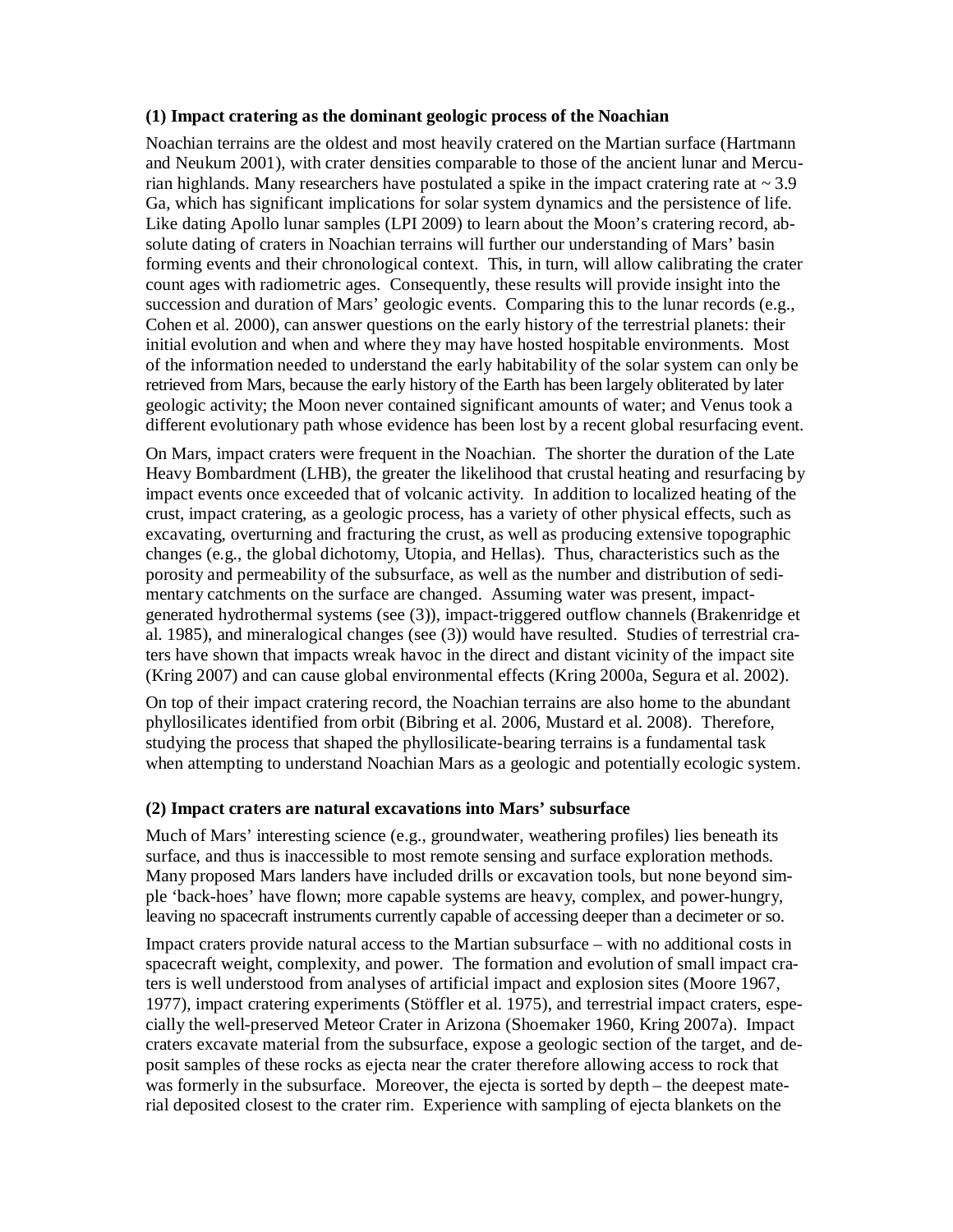Moon was gained during the Apollo missions (Moore 1977); investigations of Martian ejecta blankets were undertaken by the MERs (Squyres et al. 2004, 2008). Furthermore, impact excavation has been proposed as a natural excavation process even for the search for the evidence of life (Cockell and Barlow 2002).

Crater walls are important, because they expose rocks in their natural context and sequence, and are accessible to 'remote' in situ instruments like the ChemCam on MSL or Raman spectrometry. However, crater walls may be steep and strongly brecciated, and thus difficult to access for contact investigations. Impact ejecta, while not in place, can be accessed and analyzed readily by a rover. The exploration strategy therefore would be to document and analyze the rocks in the crater walls to understand the local stratigraphy. Then, the rover can analyze fragments in the ejecta blanket, and link them to particular layers in the crater walls.

#### **(3) Impact-deposited heat can drive hydrothermal systems**

On present day Mars, permanent liquid water is unstable at the surface, but water ice has been detected in the subsurface (e.g., Carr 2006, Bell 2008). In Mars' early history, the geologic record contains evidence for liquid surface water. However, whether the Martian climate was ever warm and hospitable and how long such clement conditions may have lasted is still unknown (Carr 2006). Therefore, (volcanic) hydrothermal systems are considered important places for the search of life MEPAG ND-SAG (2008, p. 14–15): they provide a long-lived source of warm to hot water, and maintain a water flow that can transport chemical species. Moreover, the mineral reactions caused by the flow of hot water/brine can be harvested as source of energy by microorganisms. Furthermore, phylogenetic studies support the idea that life on Earth originated in warm to hot environments, because the tree of life originates from thermophile ancestors (Pace 1997). All the arguments in favor of volcanic hydrothermal systems hold true for impact-generated hydrothermal systems, too. During the period of LHB impact cratering may have been the dominant thermal process, controlling the surface and subsurface conditions of Noachian Mars.

The habitability of an environment depends critically on temperature, chemistry (nutrients and hazardous compounds), and the availability of water and energy. Moreover, the fractured nature of impact-metamorphosed rocks, the newly formed minerals and the increased surface area of minerals are just some features necessary for the creation of habitable environments (Cockell et al. 2005). This suggests that if life prevailed on Early Mars, impact craters would have been an abundant, contemporary feature that could have harbored life beyond a potential clement period with permanent liquid water on the surface.

Moreover, an impact delivers a huge amount of energy, which scales with the mass and the square of the velocity of the impactor – and much of it is turned into heat. This creates a powerful heat source in the center of the crater capable of generating intense hydrothermal activity. Hydrocode simulations for two large terrestrial craters (Abramov and Kring 2004, 2007) have provided insights into the temperature and fluid flow regimes of impact structures. Applied to Mars (Abramov and Kring 2005) the following scenario is expected to evolve in a complex crater of 100 km diameter: Shortly after the impact, rocks in the subsurface of the innermost part of the crater are up to 900  $^{\circ}$ C hot; temperatures decline with distance from the center. The water flow is mainly inwards at this point with a major upwelling zone along the hottest inner part. With time, the temperature decreases, and the diversity of water flow regimes increases. Several convection cells evolve in the area between the innermost part and the outer crater rim (Fig. 1). This activity could have been significantly increased by impactors large enough to break through the subsurface cryosphere (with a thickness estimated from 2 km at the equator to 5 km at the pole) and reach the underground liquid water reservoirs.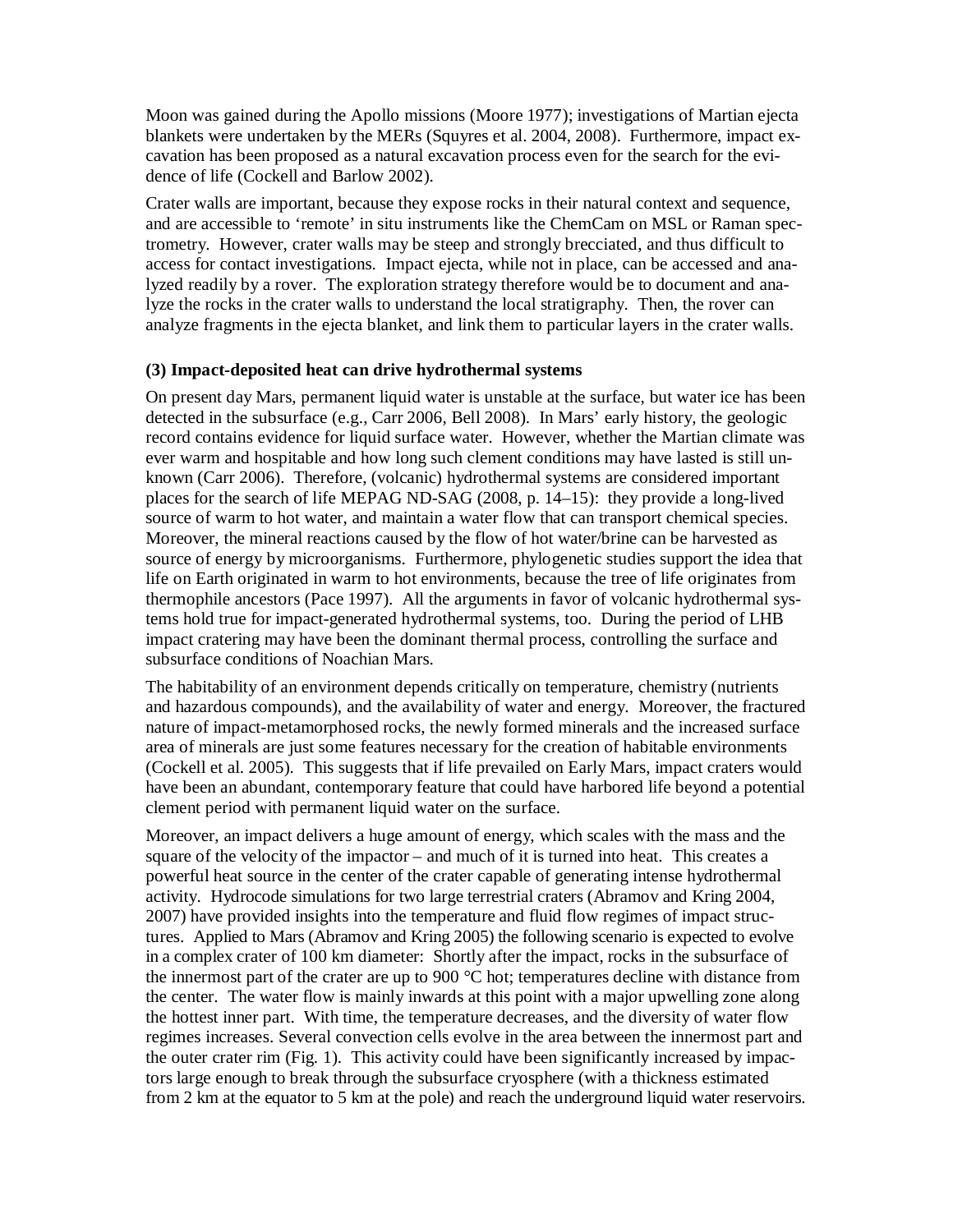

*Figure 1. Schematic cross section of a complex Martian impact crater about 4000 years after the impact. Temperature distribution, water flow and alteration minerals are shown for the different settings possible as impact aftermath. The main mass of the water will be at temperatures between ambient and 200 °C.* 

The lifetime of this system is calculated to be 290,000 years (Abramov and Kring 2005); a 30 km diameter crater would be hydrothermally active for 30,000 years, while basin sized events can have lifetimes reaching the million year range (Abramov and Kring 2005). The change in temperature in concert with the – locally vigorous – water flow alters the physico-chemical conditions in the subsurface of the impact site. Consequentially, alteration minerals will form. Serpentine and chlorite are expected to be most abundant, where the permeability is low. The smectitic clay nontronite is the main mineral in more permeable parts of the host rock (Schwenzer and Kring in press, Fig. 1). Interestingly, nontronite was the first hydrous sheet silicate detected from the Martian orbit (Bibring et al. 2005). While hydrous (sheet) silicates (chlorite, nontronite) are very abundant on Noachian terrains, they are absent on younger terrains (Bibring et al. 2006, Mustard et al. 2008). Their ubiquity in the Noachian suggests that they may have been formed by a variety of geologic processes, but two factors make impact craters a likely source for such minerals: (1) The LHB overprinted the early Martian surface. Frequent impact craters cover the surface to the extent that crater saturation limit may have been reached (Hartmann and Neukum 2001); the surface thereby was deeply gardened (Hartmann and Neukum 2001) and impact-generated hydrothermal systems reached down to several kilometers (Abramov and Kring 2005). (2) Signatures of hydrous minerals have been found in the rims and central peaks of large, Noachian craters (e.g., Poulet et al. 2008, Ehlmann et al. 2008) providing potential ground-truth of the formation of these phases by impact-generated hydrothermal systems.

For the survival of life, impacts – as known from terrestrial cases – have to be considered as devastating and beneficial. As much as the Chicxulub impact caused a mass extinction at the K-T-boundary allowing a different flora and fauna to evolve afterwards (Kring 2000a, 2007), the LHB could have been a bottleneck for any existing life on Earth (Kring 2000a, Cockell 2006) resulting in the tree of life starting with thermophiles. If life existed on Mars, the same principles may apply, with impact-generated hydrothermal systems providing niches for life in a variety of temperature zones (Abramov and Kring 2005) that evolve over time. The sys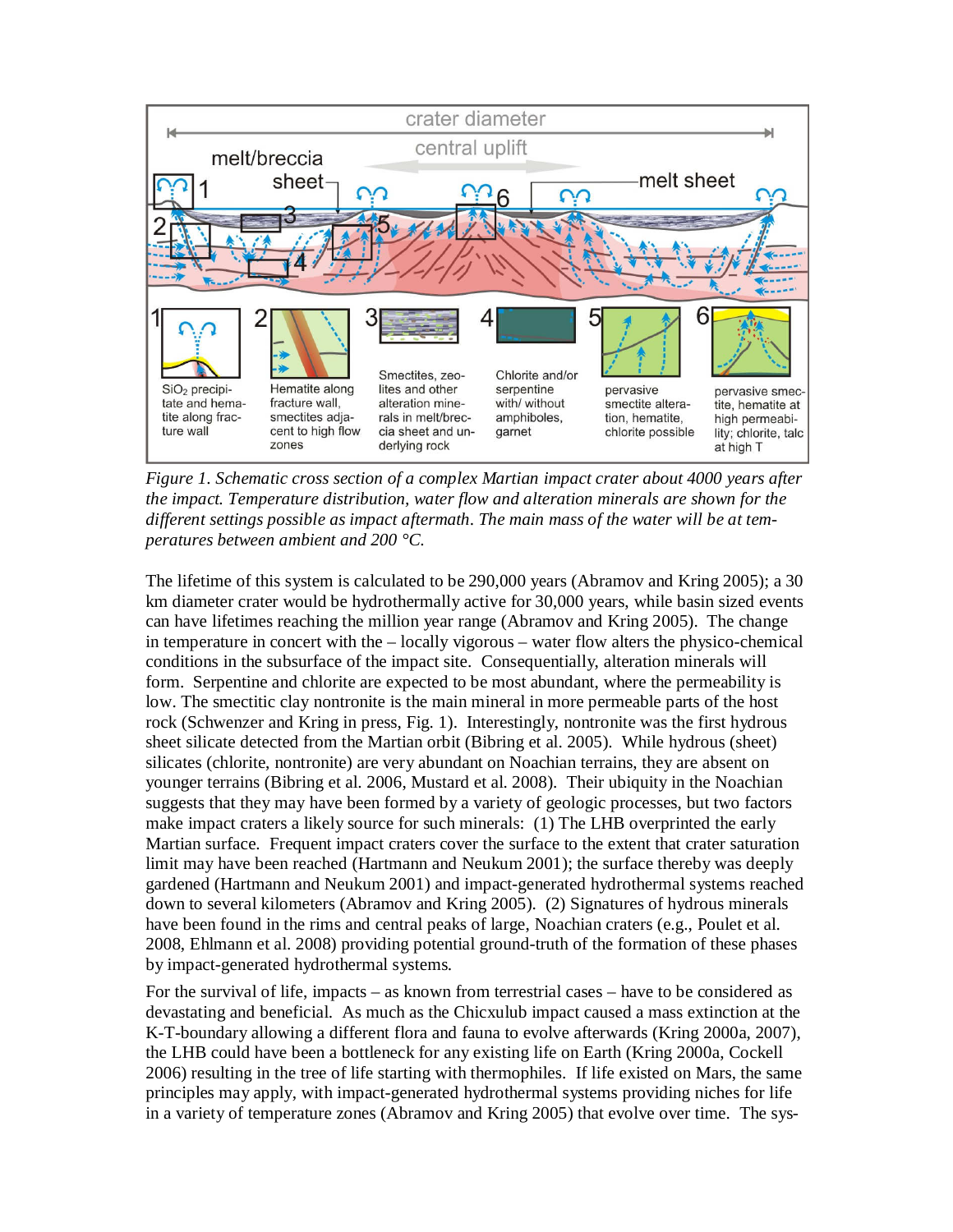tems are long lasting (Abramov and Kring 2005); and craters are abundant if not dominant (Hartmann and Neukum 2001). The alteration mineral assemblages contain a variety of sheet silicates (Schwenzer and Kring in press) that could have helped catalyzing the first steps towards life (Brack 2006). Those mineral reactions are furthermore capable of delivering nutrients and energy to support biomass (Varnes et al. 2003). Impact crater lakes can provide connections to deep aquifers and represent habitable Petri dishes where life could potentially evolve in situ or flourish (Newsom 1980, Newsom et al. 1996, Cockell 2006;). Investigating impact craters as sites for long-lasting (hot) water activity would therefore provide insights into the hydrological, mineralogical, and potential biological evolution of Early Mars.

### **Summary and exploration strategy**

The investigation of large, Noachian impact craters will address fundamental questions regarding the geology, geologic evolution and habitability of Early Mars – including three of four MEPAG goals (MEPAG 2008):

- *I. Determine, if life ever arose on Mars:* Noachian-age impact craters, as well as the younger craters superposed on them, are natural scars that excavate the subsurface. Understanding the thermal, hydrological, and mineralogical history of these ancient craters will provide valuable insights into the nature of the Early Martian environment and its most important geologic process.
- *III. Determine the evolution of the surface and interior of Mars:* The formation of outcrops and the excavation of material from up to tens of kilometers depth give access to subsurface strata and their chemical, petrologic and mineralogic record. This alone makes impact craters on Noachian surfaces a superb approach to the study of the Martian crust. Moreover, impact cratering itself is an extraordinarily important process on Early Mars. Calibrating the Martian impact crater history by direct radiometric dating will put constraints on the geologic history of the entire planet.
- *IV. Prepare for human exploration:* Crater walls and ejecta blankets are unique in-situinvestigation–safe-sampling sites for human exploration. Also, large impact craters that exhibit evidence of past hydrothermal activity are excellent targets for ore deposits and other mineralogical resources, such as zeolites and clays (e.g., water and gas treatment), hydrothermal (ore) deposits (metal or energy resources) and as construction materials.

**Proposed exploration strategy:** The suitability of potential future landing sites, like Eberswalde, Gale, and Holden Craters, can be evaluated in the context of the above science goals. Smaller, superposed craters can provide important information about their hosts, investigated initially by an examination of the available HiRISE, HRSC, CRISM, OMEGA and other remote sensing data. Superposed craters on the larger impact's crater rim and central peak are the ones most likely to reveal evidence of hydrated silicates indicative of an impact-generated hydrothermal origin. The ones on the crater floor may unravel melt sheet mineralogy, which should express itself in mafic minerals; or they may provide outcrops of the sedimentary crater fill, depending on which material they hit and how large (i.e., deep) they are in relation to the sedimentary and impact generated strata. Therefore, an initial orbital investigation of the small craters in the large Noachian craters, yields a first-order expertise of their geological setting. Once on the ground with rover-based instrumentation, the exploration of the small craters should start with mapping the stratigraphy in the crater walls. Where direct access to crater walls is limited by the steepness of slopes or other local obstacles and hazards, investigations will require instruments that operate from a distance. The rover then should proceed to study the ejecta blanket with the same techniques. The rocks from the deepest strata thereby are expected closest to the crater rim. After linking ejecta material to the wall rock stratigraphy, methods that need direct rock contact can be applied. The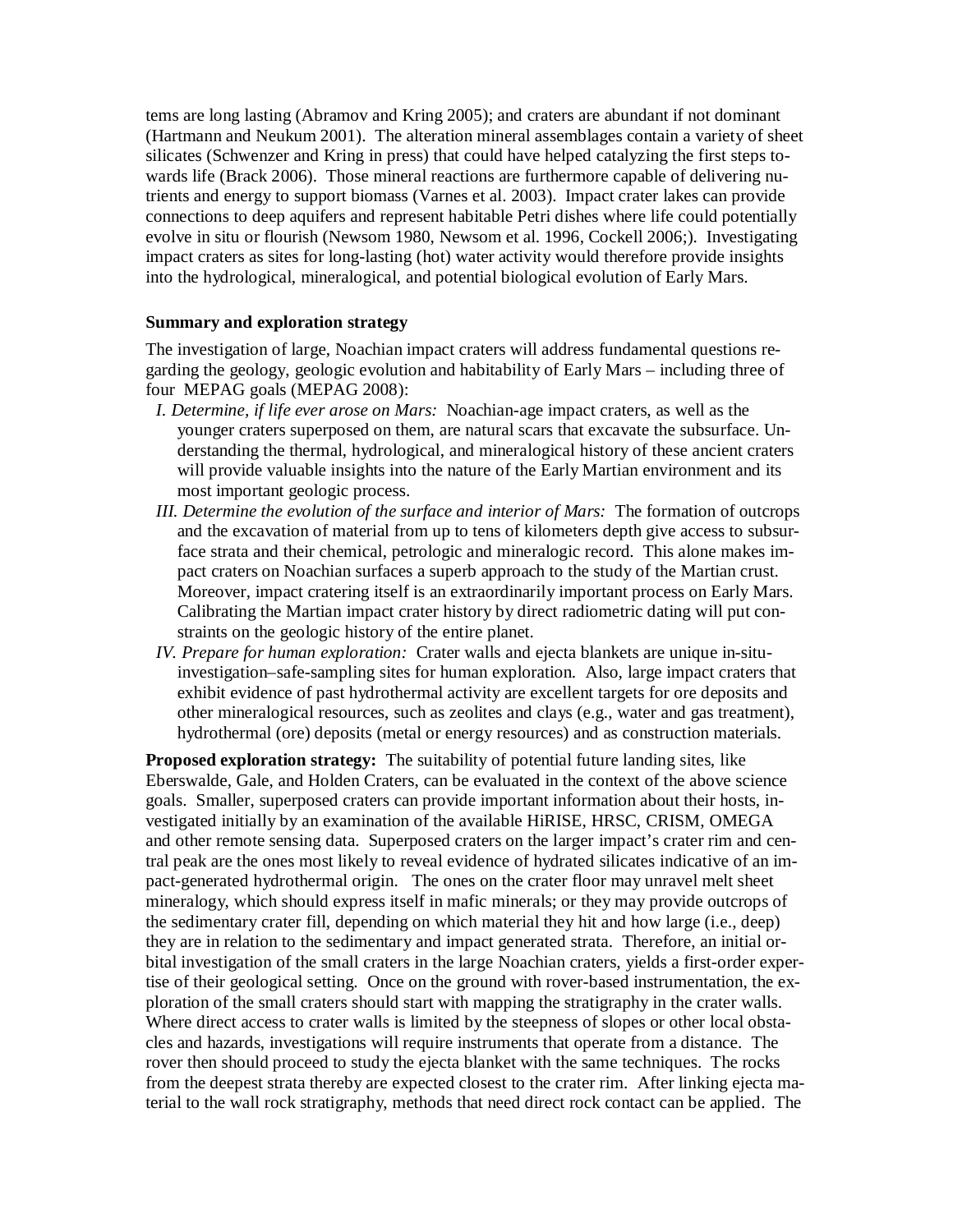rocks on the ejecta blanket can be sampled, encountering significantly less hazards than in crater walls. Also, the structure of a large crater's ejecta blanket may be revealed by the small craters, as well as potential hot hydrous alteration that may have occurred there.

While much can be accomplished with the data acquired by orbiting and landed spacecraft, some investigations require the acquisition, return and analysis of Martian samples in Earthbased laboratories. In this way, the robotic precursor missions necessary to conduct the initial reconnaissance of candidate landing sites for subsequent sample return missions will significantly increase our understanding of the scientific and planetary context of those missions. The same logic holds true in planning for future human exploration: where many of the initial exploration tasks can be successfully carried out by robotic spacecraft. These missions will pave the way for more in-depth exploration by human and robotic teams that will have the necessary capabilities and analytical resources to investigate the highly varied Martian geologic environment.

In conclusion, craters provide ready access to outcrops of ancient strata for all science targets and exploration strategies. Their scientific importance and value to exploration are further increased if the crater once supported active hydrothermal systems that may have provided habitats for ancient life and led to the formation of the minerals and ores necessary to sustain future human exploration.

#### **References:**

- ABRAMOV, O. & KRING, D. A. (2004): Numerical modeling of an impact induced hydrothermal system at the Sudbury crater.– J. Geophys. Res., 109 (E10007): doi: 10.1029/2003JE002213.
- ABRAMOV, O. & KRING, D. A. (2005): Impact-induced hydrothermal activity on Early Mars.– J. Geophys. Res., 110 (E12S09): doi: 10.1029/2005JE002453.
- ABRAMOV, O. & KRING, D. A. (2007): Numerical modeling of impact-induced hydrothemal activity at the Chicxulub crater.– Meteoritics Planet. Sci., 42: 93–112.
- ARVIDSON, R. E., SQUYRES, S. W., ANDERSON, R. C., BELL III, J. F., BLANEY, D. et al. (2007): Overview of the Spirit Mars Exploration Rover mission to Gusev Crater: Landing site to Backstay Rock in the Columbia Hills.– Journal of Geophysical Research, 111: E02S01, doi: 1029/2005JE02499, 22 p.
- BELL, J. (2008): *The Martian Surface. Composition, Mineralogy, and Physical Properties*.– 636 S.,; Cambridge (Cambridge University Press).
- BIBRING, J.-P., LANGEVIN, Y., GENDRIN, A., GONDET, B., POULET, F. et al. (2005): Mars surface diversity as revealed by the OMEGA/Mars Express Observations.– Science, **307**: 1576–1581.
- BIBRING, J.-P., LANGEVIN, Y., MUSTARD, J. F., POULET, F., ARVIDSON, R. et al. (2006): Global mineralogical and aqueous Mars history derived from OMEGA/Mars Express data.– Science, **312**: 400–404.
- BRACK, A. (2006): Clay Minerals and the Origin of Life.– In: BERGAYA, F., THENG, B. K. G. & LAGALY, G. (2006): Handbook of Clay Science.– Developments in Clay Science, 1: 379–391.
- BRAKENRIDGE G. R., NEWSOM, H. E. & BAKER, V. R. (1985): Ancient hot springs on Mars: Origins and paleoenvironmental significance of small Martian valleys.– Geology, **13**: 859–862.
- CARR, M. H. (2006): The Surface of Mars.– 307 p.; Cambridge.
- COCKELL, C. S. (2006): The origin and emergence of life under impact bombardment.– Phil. Trans. R. Soc. B, **361**: 1845–1856.
- COCKELL, C. S., & BARLOW, N. G. (2002): Impact excavation and the search for subsurface life on Mars.– Icarus, **155**: 340–349.
- COCKELL, C., S., LEE, P., BROADY, P., LIM, D. S. S., OSINSKI, G. R., PARNELL, J., KOEBERL, C., PESONEN, L., & SALMINEN, J. (2005): Effects of asteroid and comet impacts on habitats for lithophytic organisms – A sythesis.– Meteoritics Planet. Sci., **40**: 1901–1914.
- COHEN, B. A., SWINDLE, T. D. & KRING, D. A. (2000): Support for the lunar cataclysm hypothesis from lunar meteorite impact melt ages.– Science, **290**: 1754–1756.
- EHLMANN, B. L., MUSTARD, J. F., BISHOP, J. L., SWAYZE, G. A., ROACH, L. H. et al. (2008): Distinct provinces of aqueaous alteration in the Western Isidis region identified with MRO-CRISM.– Lunar and Planetary Science, **XXXIX**: #2326; Houston.